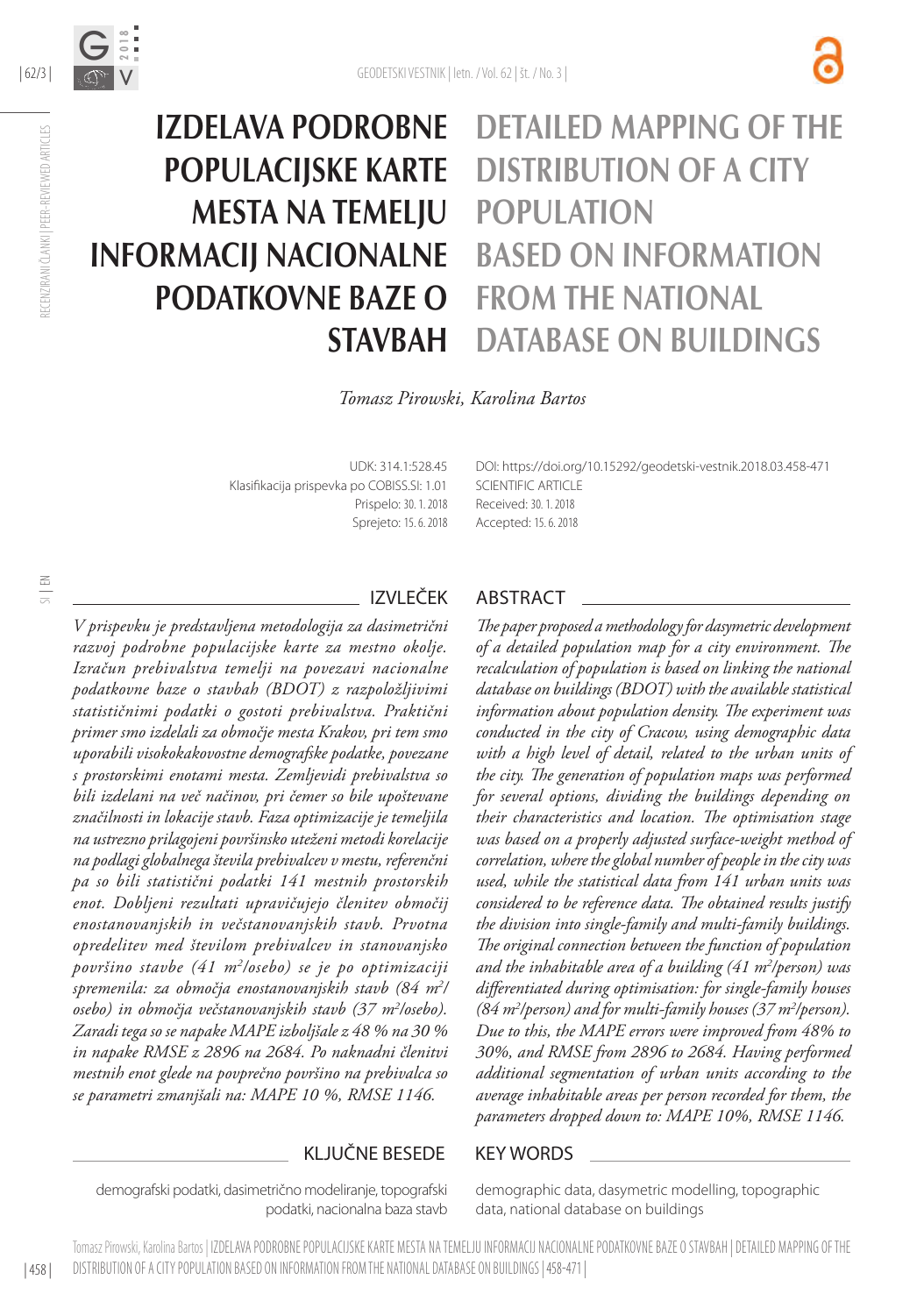## **1. INTRODUCTION**

Detailed data on the number of people and their distribution in the city are important for the local community and therefore an important element of local Geographic Information Systems (GIS). Numerous methods and proposals for the creation of population maps can be found in the literature. Until the mid-1950s, specific choropleth maps were one of the most popular and most frequently used methods of presentation. However, presenting the number of people in predetermined area units – usually corresponding to the administrative division – leads to the interpretation of information not corresponding to the real field situation. The dasymetric method reflects the spatial variability to a better extent, by introducing reference fields based on additional cartographic information. The first recognised document constituting a basis for this method is the population density map of the Cape Cod peninsula by Wright, 1936 (Mennis, 2003). The computerisation of cartography, the development of Geographic Information Systems and the increasing availability of digital spatial data over recent years have popularised this method of preparing population maps.

The selection of reference units in the dasymetric method is based on the assumption of the existence of areas characterised by an identical intensity of a given phenomenon. Due to the aggregated form, which is a typical feature of source data, it is necessary to use additional details, usually acquired from auxiliary maps, such as the cadaster or land use. For this reason, the dasymetric method is difficult to be automated – it requires the evaluation and association of many additional variables, and the recalculation of statistical data into new units must retain the condition of conformity with respect to basal statistical data (Tobler, 1979).

An important issue related to dasymetric maps is the division of variables into limiting variables and binding variables, introduced by Robinson et al. (1995). The role of limiting variables is to determine the absolute thresholds of values for a presented phenomenon. On the other hand, binding variables include geographic phenomena spatially related to the presented phenomenon. For population density maps, land use types are usually adopted as limiting variables, while land morphology, soil type, physicalgeographical conditions and others constitute binding variables (Bielecka et al., 2005). An example of the use of satellite data for the determination of limiting variables is the paper of Harley (2002), however, its derivative products – land use and coverage maps (Eicher and Brewer, 2001; Gallego and Peedell, 2001; Mennis, 2003; Bielecka et al., 2005; Gallego, 2010; Pirowski and Pomietłowska, 2017), including the detection of impermeable surfaces – are used more commonly (Wu and Murray, 2005; Azar et al., 2010, Bajat et al., 2013).

The growing need for better-quality data is reflected by the development of population mapping methods. For example, new approaches to subpixel imperviousness prediction from remote sensing images are being developed to improve the estimation of impervious surfaces and their changes (Drzewiecki, 2016; Wang et al., 2017). Documents providing information on the diversity of population density keep emerging, for example related to daily commuting (Sleeter and Wood, 2006; Smith et al., 2015), including those using information originating from mobile devices (Horanont and Shibasaki, 2010). Important binding variables are sought to enable forecasting changes in the distribution of people (Bajat et al., 2011). The proposed methods allow obtaining higher spatial resolution, like those based on the detection of buildings using photographic interpretation methods (Pirowski and Drzewiecki, 2012), laser scanning (Sridharan  $\leq$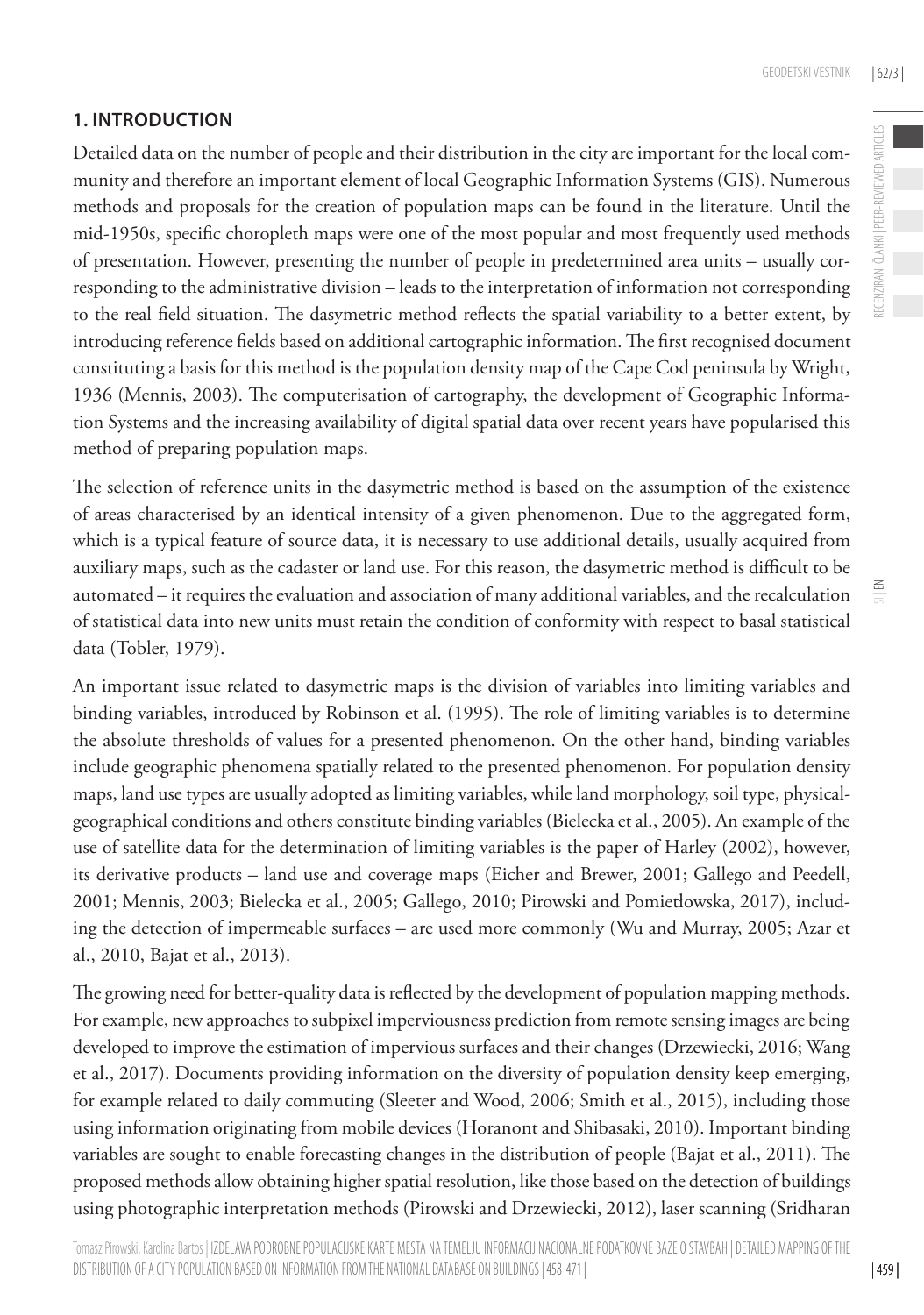and Qiu, 2013), the complementary use of numerical land coverage model and aerial photographs CIR (Ural et al., 2011), using information on the taxation of parcels (Maantay et al., 2007, 2009), relation to the street network (Riebel and Bufalino, 2005; Zandbergen and Ignizio, 2010), the location of address points (Tapp, 2010; Bakillah, 2014), and using databases of buildings (Lwin and Murayama, 2009; Bajat et al., 2013; Całka et al., 2016). The increasing amount of additional data necessitates the development of algorithms that successfully use binding variables and return control-statistical information of the generated products of the dasymetric method. Intelligent Dasymetric Mapping is one example (Mennis and Hultgren, 2006; França et al., 2014).

The paper presents the recalculation of population numbers from 141 urban units (j.u.) of the city of Cracow. Smaller units, so-called urban units, were also introduced taking into account, among others, the old cadastral divisions belonging to the parish, the division into settlements or historical urban units (derived from cadastral municipalities, which in essence meant division of the city for tax purposes). At the same time, these are the best publicly available statistics on Cracow's population. The presented recalculation is based on information about the location of buildings, and their function and size, originating from the Polish domestic Topographic Objects Data Base 1:10 000 (referred to hereafter as BDOT10k). A similar approach, based on the so-called footprint of a building, was previously used, e.g. Lwin and Murayama (2009), and the division of buildings depending on the number of storeys was introduced into population estimation by Bajat et al. (2013). The proposal shown in the present paper is an extension and modification of the method used by Całka et al. (2016) for a scarcely populated area, whose result was a raster map in a 1 km grid. The novelty of the approach presented herein is the implementation of multioption segmentation of buildings based on their height and location, in order to improve the credibility of estimating the number of people inhabiting them and producing a high-resolution city population map in a 5 m grid. In this approach, the population allocation is not directly related to the surface or size of the building, but it is additionally modified by the factor associated with the segmentation used.

#### **2 METHODOLOGY**

Within an urban and industrial agglomeration, the density of buildings and their character, height and functions are very diverse. In population mapping using the dasymetric method, spatial constraints, such as building categories from Corine Land Cover (CLC) and Urban Atlas (UA) are insufficient. Thus, the adopted method is based on an assumption that the number of people is closely related to the inhabitable area of buildings and houses (night population modelling). The research issues are related to answering the question of whether a simple association of any habitable surface area is sufficient, or whether the segmentation of buildings should be performed. How does one take into account shared surface areas in tenements and residential blocks (for example staircases), or service establishments, frequently present especially on ground floors? Is the function of assigning population to a habitable area constant throughout the city, or does it require introducing its local variability using binding variables? If so, how are they to be defined properly?

The simplest case adopted the solution used by Całka et al. (2016), which assumed a simple dependence between the size of a building (a product of the building's surface area and the number of its storeys) and the number of people originating from the statistical data provided by the Central Statistical Office

| 460 |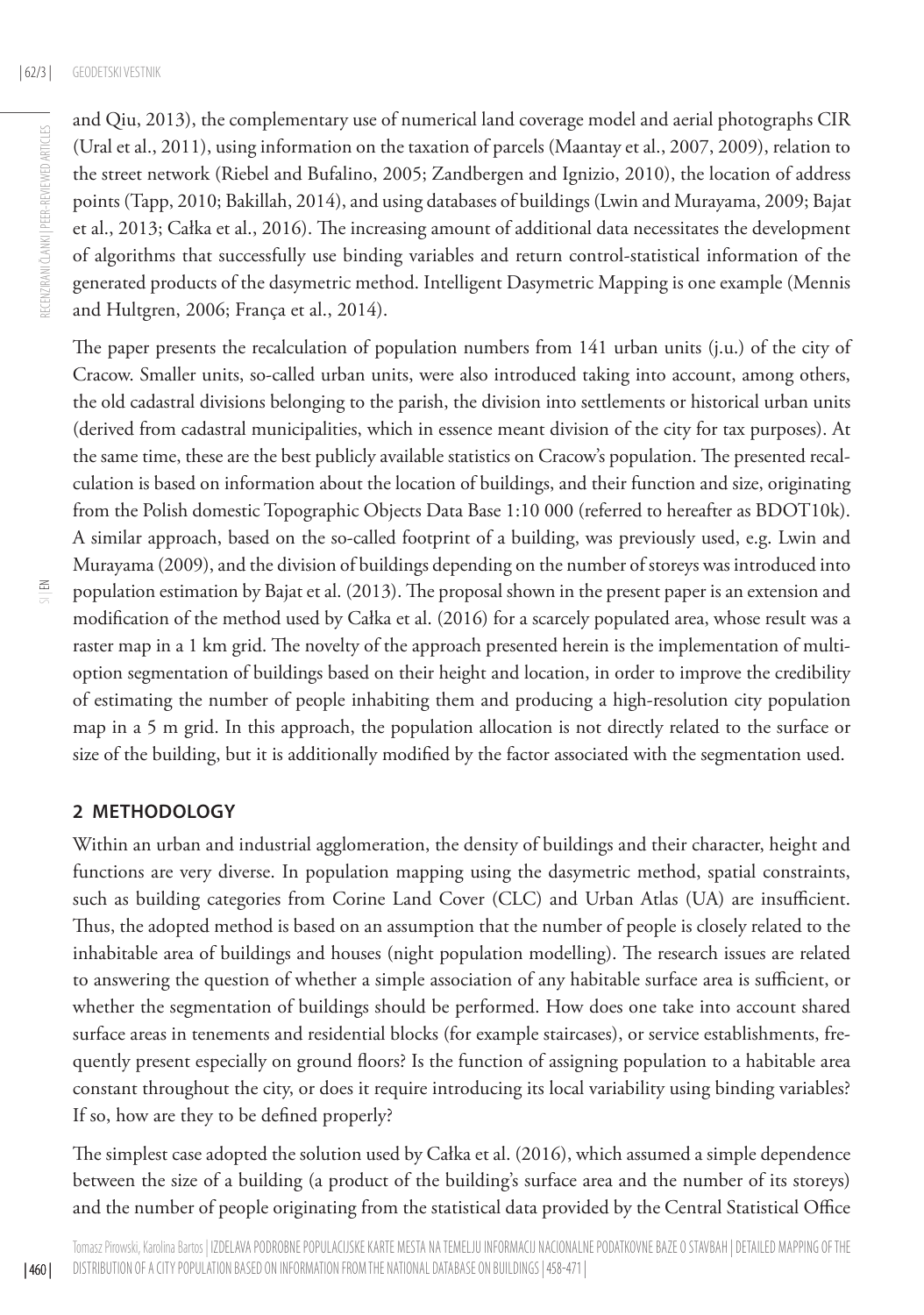(hereafter referred as CSO, in Polish: GUS) involving the average area of a home and the number of people inhabiting it within the analysed area. Całka et al. (2016) reported high local discrepancies for the individual municipalities between the population calculated in this manner and the actual status (from an underestimation by -10% to an overestimation by  $+ 25%$ ). This is why in the next step the authors iteratively corrected the discrepancies, changing the initially adopted theoretical number of people in one apartment, so that the calculated volume of people could comply with the statistical data in the given municipality.

In order to avoid the abovementioned operations, the adopted solution of calculating the average surface area per one inhabitant of Cracow (in m2 /person) was based on the globally calculated inhabitable area from the BDOT database and the total number of inhabitants resulting from the aggregation of data from 141 j.u. (1).

$$
Av(m) = \frac{\sum_{1}^{km} (N(b) \times A(b))}{\sum_{i=1}^{141} Pop(ju)}
$$
 (1)

where:  $N(b)$  - the number of storeys in a residential building,  $A(b)$  - the footprint area of a residential building,  $Av(m)$  – the average area per one inhabitant of the city,  $Pop(iu)$  – the number of people in the i-th urban unit, *km* – the number of residential buildings in the city.

The population of the given urban unit may then be estimated (2):

$$
Pop_{\varepsilon}(ju_i) = \frac{\sum_1^{kju(i)}(N(b)\times A(b))}{Av(m)}
$$
\n(2)

where: *Pop<sub>e</sub>* (*ju<sub>i</sub>*) – the estimated sum of people in the i-th urban unit, *kju* – the number of residential buildings in the i-th urban unit.

The values calculated according to formula (1) differ from the real values originating from statistical data. Instead of correcting it iteratively, the authors propose the use of a coefficient (3):

$$
K(ju_i) = \frac{Pop(ju_i)}{Pop_{\epsilon}(ju_i)}\tag{3}
$$

The number of people per a specified building in the given j.u. then equals (4), and the presented sequence of operations allows fulfilling Tobler's condition (1979) i.e. preserve population totals in census enumeration units.

$$
Pop_e(b_i) = \frac{N(b) \times A(b)}{Av(m)} \times K(ju_i)
$$
\n<sup>(4)</sup>

where: *Pop<sub>e</sub>* (*b<sub>i</sub>*) – the estimated number of people inhabiting a building in the i-th urban unit.

The calculated values of population for each building are added to a base of attribute data associated with the vector form of buildings from BDOT. In the following step, depending on the needs, it is possible to prepare generalised population maps, including those in the form of a raster model.

The presented course of action (1-5) allows, in a simpler manner compared to what was proposed by Całka et al. (2016), recalculating the quantity of the population from basic statistical data into new  $\leq$ 

| 461 |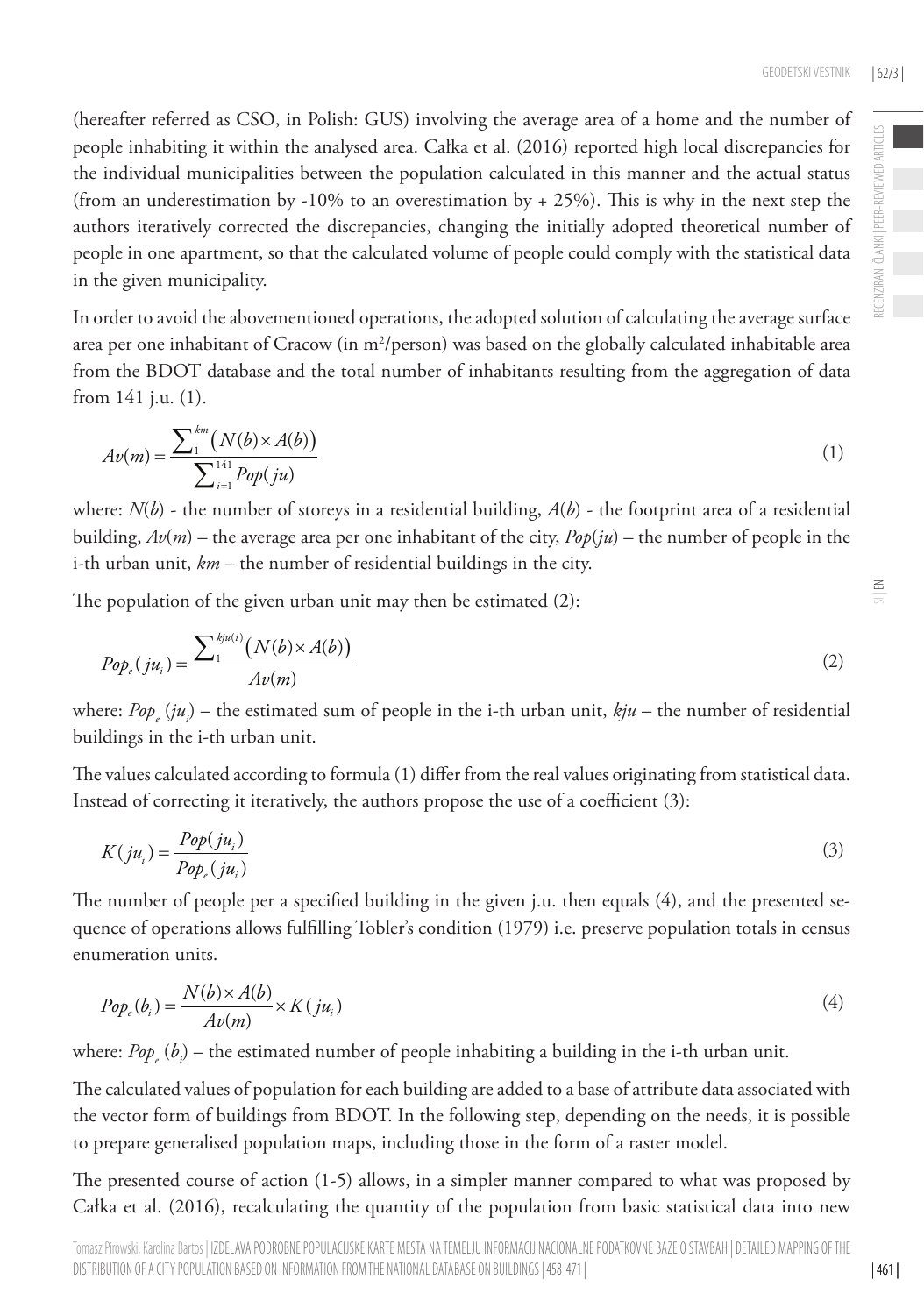RECENZIRANI ČLANKI | PEER-REVIEWED ARTICLES

RECENZIRANI ČLANKI | PEER-REVIEWED ARTICLES

spatial units. An additional advantage of the change in the algorithm is the possibility of a preliminary estimation of the product's credibility based on the input data in possession. This is important when there are no reference data allowing an independent evaluation of the process used for the recalculation of people. This is because it can be easily noticed that, based on the formula (4), excluding its correcting segment *K*(*ju*), one can obtain a dasymetric map fulfilling Tobler's condition for the whole city, although not fulfilling it for the individual j.u. Considering the statistical data from j.u. as referential, local discrepancies can be considered as deviations  $\delta$  (5).

$$
\delta_i + Pop_e(ju_i) = Pop(ju_i) \tag{5}
$$

At this stage, not using the  $K(ju)$  coefficient, a decrease in the deviations may be caused by the segmentation of buildings based on their attributes from the BDOT base and/or the introduction of additional binding variables. Statistical values obtained in the process of optimisation could constitute a basis for an evaluation and choice of the best option. In order to accomplish this objective, use was made of the experience based on Land Use / Land Cover (LULC) data from Corine Land Cover (CLC) and Urban Atlas (UA), presented in the papers of Gallego and Peedell (2001), Bielecka (2005), and Pirowski and Pomietłowska (2017), in which surface-weight methods of correlation were used. In these methods, the weight coefficient differentiated the population density among various types of land coverage. In the case of using BDOT, this is related to the adopted inhabitable areas Av (the average usable area per one inhabitant), depending on the type of building and its location. The minimisation of the mean squared error calculated for 141 j.u. was chosen as the condition (6).

$$
\sum_{i=1}^{141} (\delta_i)^2 \to \min \tag{6}
$$

The authors of previous papers (Eicher and Brewer, 2001; Riebel and Bufalino, 2005; Tapp, 2010) also used the mean squared error (RMSE) when analysing the studied methods. The RMSE error allows easy interpretation, assuming the values to be the same units as the mapped variables. In this case, due to the high diversity of urban units with respect to the number of inhabitants, apart from RMSE, the following parameters were used to evaluate the options:  $\mathbb{R}^2$  (coefficient of determination), MPE (mean percentage error), and MAPE (mean absolute percentage error).

The demographic data related to Cracow, involving the whole city and divided into districts and urban units, are published on the website of Cracow City Hall supervised by the City Development Department (www.msip2.um.krakow.pl). The data are updated on a yearly basis and compiled based on the publications of the Statistical Office, the National Register of Entities of National Economy REGON database, the Regional and Local Data Bank of GUS, City Status Reports and the population register database supervised by Cracow City Hall.

Information about the location and characteristics of buildings was acquired from the national database of topographic objects BDOT10k of 2011, implemented on the scale of 1:10 000 for the whole country. From the population mapping point of view, this data has a very high level of detail. As reported by Bielecka (2015), the surveying error RMSE involving the location of a building amounts to 1.3 m. A graphical representation of buildings in a vector form is associated with a descriptive database, comprising data important from the standpoint of population calculation, involving features of buildings such as their functions, footprint areas and the numbers of storeys.

| 462 |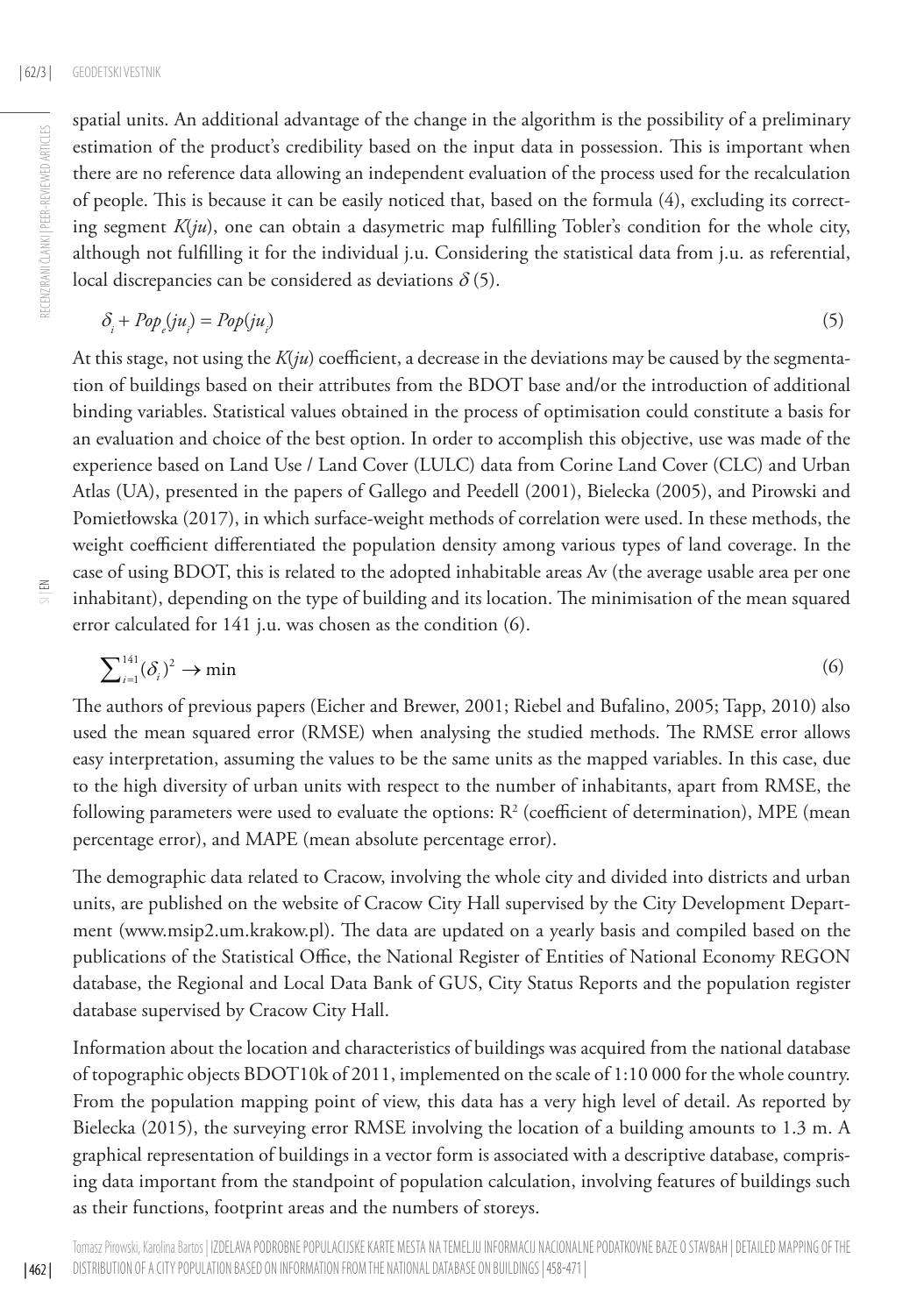In order to differentiate between residential and non-residential buildings, information about the general function of the object was used, followed by proceeding with their selection, using information about the specific function of the building. Ultimately, single-family buildings, multi-family buildings and multi-residence buildings were approved for the analysis.

#### **3 CHARACTERISTICS OF THE STUDY AREA**

The study area is the city of Cracow (fFigure 1). Its surface area is  $326.80 \mathrm{~km^2}$  and the number of registered inhabitants in 2012 was 758,334 people. Cracow is divided administratively into eighteen districts, which in turn are additionally divided into smaller j.u. They are derived from former cadastral units. The shapes of their boundaries are determined by natural barriers: roads, railways, and watercourses.

In terms of the types of buildings, their functions and population density, Cracow is highly diversified within its administrative borders. There are old houses (tenements, religious buildings), panel building neighbourhoods, low single-family houses, and large industrial areas.



Figure 1: The study area – Cracow (source: © OpenStreetMap contributors, www.openstreetmap.org/copyright).

### **4 MULTI-OPTION ESTIMATION OF POPULATION DISTRIBUTION**

Based on formulas (1-4), and subsequently minimising errors present in the individual j.u. by means of the least square method (5, 6), the theoretical area per one inhabitant was calculated for Cracow. The resulting value  $Av(m) = 41.14$  m<sup>2</sup>/person is close to the one produced according to formula (1) (43.6 m<sup>2</sup>) and much higher than indicated by the report on the results of the National Population and Housing Census of 2011 (23.8 m<sup>2</sup>). This confirms the problems reported by Całka et al. (2016) with adopting the census value directly as a basis for calculations. Such a large discrepancy may be explained by the failure to take into account service and commercial spaces and shared spaces present in multi-family buildings.

 $\leq$ 

| 463 |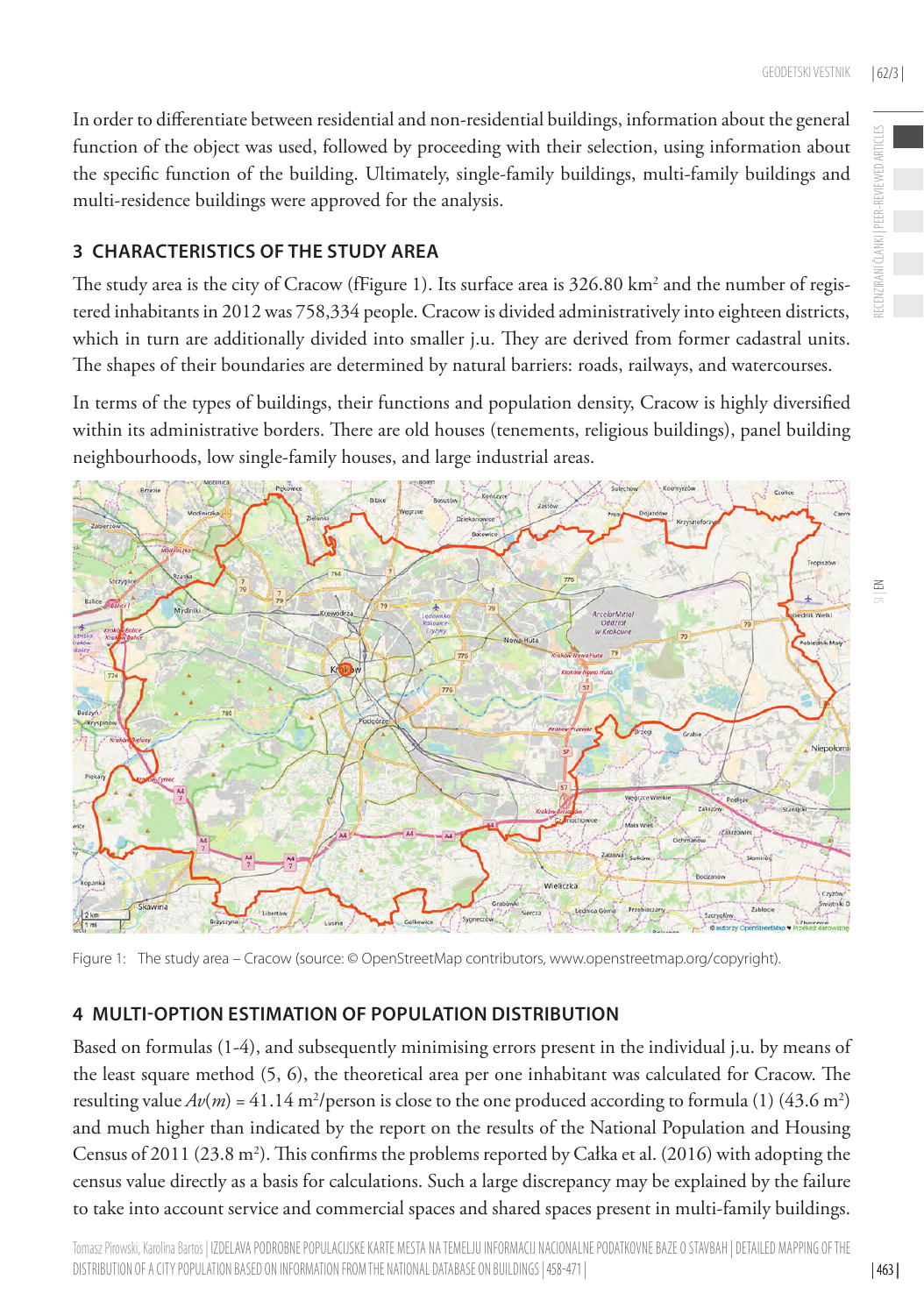Other options no. 2, 3, 4 allow assigning different areas per inhabitant depending on the characteristics of buildings. This results in the different values of *Av*(*m*) for specified groups of buildings. Option 2 assumes that area per inhabitant may differ significantly for single-family and multi-family buildings. This requires expanding the formulas (1-5) into the form  $(7)$ , so that in the next step the  $Av(m)$  parameters could be calculated using the least squares method (6). Option 3, using the number of people per house, is a modification of option 2 (formula (8)). It is based on the assumption that the relationship between the area of a single-family house and the number of inhabitants is not as correlated as for apartments. This is because owning a house today is becoming a measure of the status of its owners, an intentional choice of lifestyle. Option 4 additionally introduces the division of multi-family houses into lower (I-V storeys) and higher buildings (more than V storeys) (formula (9)). The ultimately adopted segmentation was preceded by numerous tests, which considered other storey intervals and/or introducing specified constant values of the area correcting the surface area of buildings available for division between inhabitants. The ultimately adopted solution is a kind of prosthesis, making it possible, for higher and lower buildings separately, to take into account a different share of non-residential surfaces, such as the commercial and service areas commonly located on the ground floor.

$$
\delta_{i} + \frac{\sum_{1}^{kju} \sum_{j=1}^{jm(i)} (N(b) \times A(b))}{Av_{jm}(m)} + \frac{\sum_{1}^{kju} \sum_{w=m(i)} (N(b) \times A(b))}{Av_{wm}(m)} = Pop(ju_{i})
$$
\n(7)

$$
\delta_i + kju \t jm(i) \times Pop_{jm}(m) + \frac{\sum_{j}^{kju} \sum_{u=m(i)}^{ucm(i)} (N(b) \times A(b))}{Av_{wm}(m)} = Pop(ju_i)
$$
\n(8)

$$
\delta_{i} + \frac{\sum_{1}^{kju - jm(i)} (N(b) \times A(b))}{Av_{jm}(m)} + \frac{\sum_{1}^{kju - wmn(i)} (N(b) \times A(b))}{Av_{wmm}(m)} + \frac{\sum_{1}^{kju - wmv(i)} (N(b) \times A(b))}{Av_{wmw}(m)} = Pop(ju_{i})
$$
(9)

where: *kju\_jm* – a number in the i-th urban unit of single-family buildings, *kju\_wm* – of multi-family buildings,  $Av_{im}(m)$  – the average area per one inhabitant in single-family buildings,  $Av_{im}(m)$  – in multifamily buildings,  $Av_{\text{num}}(m)$  – in multi-family buildings up to V storeys,  $Av_{\text{num}}(m)$  – in multi-family buildings exceeding V storeys,  $Pop_{\scriptscriptstyle{im}}$   $(m)$  – the average number of inhabitants in one single-family building.

Table 1: Options 1, 2, 3, 4 and *Av* coefficients and errors produced for them, in relation to j.u.

|                     | Option 1 | Option 2                                                | Option 3     | Option 4                                        |  |
|---------------------|----------|---------------------------------------------------------|--------------|-------------------------------------------------|--|
|                     | Av       | $Pop_{im}/Av_{u}$<br>$Av_{_{im}}/Av_{_{u}}$<br>vm<br>wm |              | $A\mathbf{v}$<br>$Av_{im}/Av_{u}$<br>wmw<br>wmn |  |
| Surface area or the |          |                                                         |              |                                                 |  |
| number of people Av | 41.14    | 84.21 / 37.08                                           | 2.88 / 37.08 | 81.85/ 56.76/ 22.88                             |  |
| R2 [%]              | 82.69    | 84.78                                                   | 84.98        | 88.66                                           |  |
| <b>MPE</b> [%]      | 33.81    | 5.37                                                    | 10.34        | 1.98                                            |  |
| MAPE <sup>[%]</sup> | 47.67    | 30.72                                                   | 28.41        | 31.43                                           |  |

When searching for additional binding variables, the use of an artificial administrative division into 18 districts was assumed. Options 2a, 3a, 4a (table 2) were developed considering each district separately

| 464 |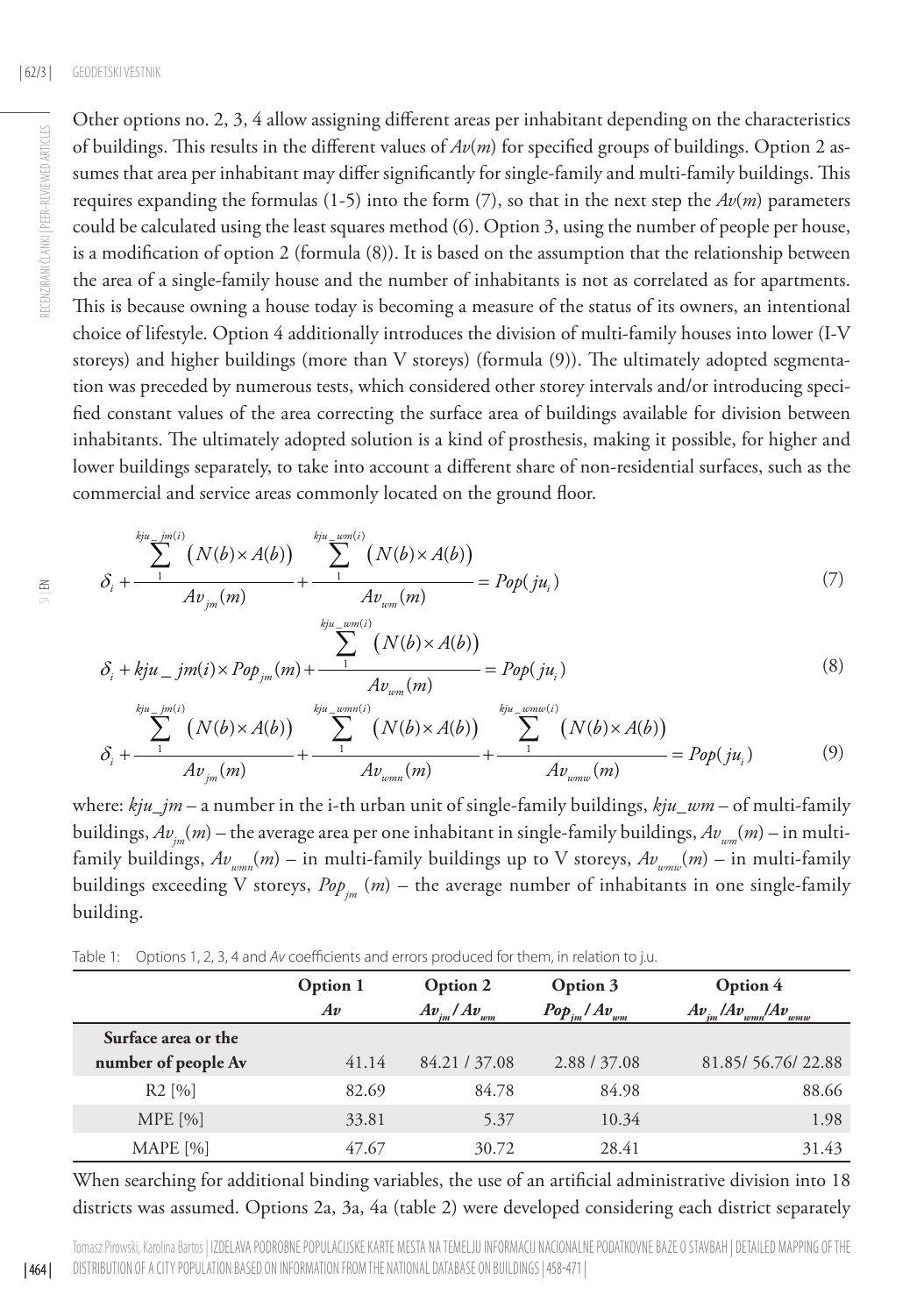and independently. Such a spatial segmentation sample is justified by different historical conditions related to the individual districts (the time of the construction of buildings, different social and economic growth associated with a historical context such as the time of partitions or the 1950s), as well as their functions served nowadays (scientific, cultural, residential, industrial), which – if they turn out to be significant – may affect the characteristics of population density.

|                           | Option 2a               | Option 3a          | Option 4a                            |  |
|---------------------------|-------------------------|--------------------|--------------------------------------|--|
| Segmentation by districts | $Av_{\mu m}/Av_{\mu m}$ | $Pop_{im}/Av_{wm}$ | $Av_{_{im}}/Av_{_{wmn}}/Av_{_{wmw}}$ |  |
| <b>Stare Miasto</b>       | 121.21 / 67.38          | 1.12 / 67.20       | 329.76 / 70.38 / 43.25               |  |
| Grzegórzki                | 106.00 / 40.34          | 3.54/41.96         | 57.42 / 47.02 / 35.98                |  |
| <b>Pradnik Czerwony</b>   | 33.50 / 41.20           | 6.82 / 41.23       | 222.16 / 24.15 / 56.91               |  |
| <b>Pradnik Biały</b>      | 82.09 / 35.72           | 2.61 / 35.50       | 639.64 / 22.85 / 58.63               |  |
| Krowodrza                 | 5.98 / 54.63            | 34.74 / 50.57      | 5.95 / 66.60 / 40.70                 |  |
| <b>Bronowice</b>          | 57.51 / 58.47           | 3.62 / 54.36       | 48.87 / 468.15 / 34.35               |  |
| Zwierzyniec               | 127.18 / 53.10          | 2.25/53.75         | 89.24 / 149.51 / 7.05                |  |
| Debniki                   | 67.02 / 56.22           | 3.04 / 54.86       | 70.49 / 98.23 / 27.68                |  |
| Łagiewniki - Borek Fał.   | 114.37 / 33.89          | 1.55/32.16         | 55.43 / 70.54 / 31.39                |  |
| Swoszowice                | 72.78 / 54.87           | 3.34 / 69.06       | 69.91 / 112.95 / 30.00               |  |
| Podgórze Duchackie        | 41.13 / 34.86           | 5.20 / 34.71       | 26.13 / 28.41 / 119.82               |  |
| Bieżanów - Prokocim       | 78.62 / 25.83           | 2.88 / 25.84       | 77.87 / 23.67 / 29.54                |  |
| Podgórze                  | 53.86 / 46.66           | 4.39 / 46.70       | 53.40 / 46.98 / 45.34                |  |
| Czyżyny                   | 97.75 / 34.71           | 2.26 / 34.77       | 142.75/14.15/191.40                  |  |
| Mistrzejowice             | 13.94 / 30.96           | $-159.48/11.74$    | 47.12 / 16.79 / 133.34               |  |
| Bieńczyce                 | 82.78 / 22.39           | 3.12 / 22.40       | 297.08 / 16.75 / 33.80               |  |
| Wzg. Krzesławickie        | 63.91 / 23.48           | 2.99/22.33         | 66.56 / 22.47 / 30.44                |  |
| Nowa Huta                 | 67.68 / 30.21           | 2.88 / 30.18       | 69.11 / 29.27 / 32.90                |  |
| $R^2$ [%]                 | 98.53                   | 98.57              | 98,91                                |  |
| MPE [%]                   | 4.58                    | 5.58               | 2.50                                 |  |
| <b>MAPE</b> [%]           | 18.84                   | 17.17              | 16.15                                |  |

Table 2: The list of *Av* results in districts - options 2a, 3a, 4a.

Another step was an attempt at discerning areas of similar demographic and social characteristics, which would be better at performing the segmentation of j.u. compared to districts. No information helpful in carrying out such a division for Cracow has been found in the literature related to urbanism. Taking advantage of the capabilities of GIS, the data related to the surface areas of the individual j.u., their footprint areas, and population, the types and numbers of buildings were compared to each other, in order to search for mutual dependences. As it could be expected, only the footprint area and the number of people exhibited a relation. On this basis, j.u. were divided into four groups: with areas below  $40 \text{ m}^2$ ,  $40\text{ -}60 \text{ m}^2$ ,60-80  $\text{m}^2$  and above 80 m2 . The subsequent actions were analogical to the division into districts, resulting in options 2b, 3b, and 4b (table 3).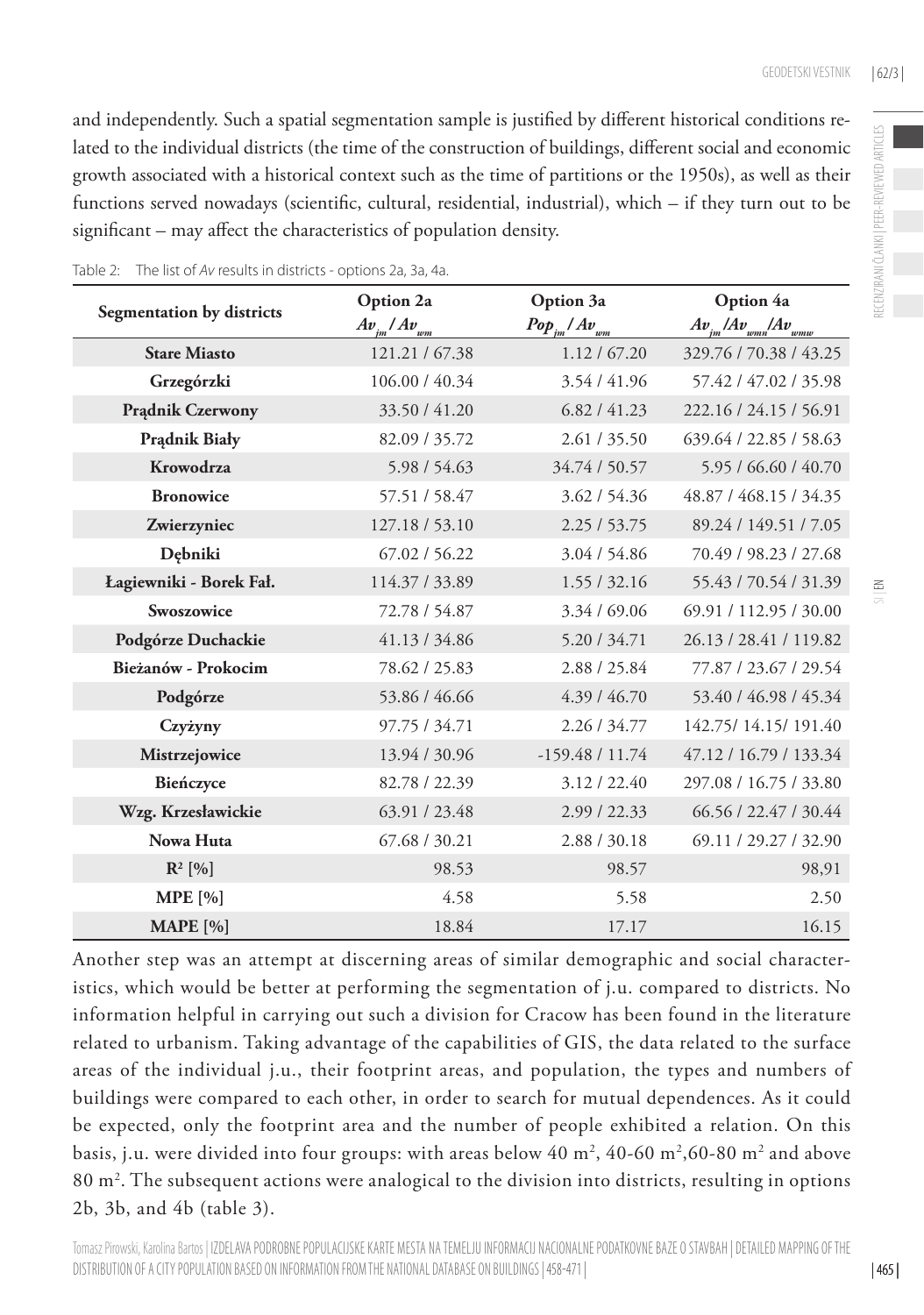| Segmentation                         | Option 2b                       | Option 3b                  | Option 4b                                     |  |  |
|--------------------------------------|---------------------------------|----------------------------|-----------------------------------------------|--|--|
| by average area in the j.u.          | $Av_{\text{im}}/Av_{\text{wm}}$ | $Pop_{\rm im}/Ay_{\rm wm}$ | $Av_{\mu} / Av_{\text{wm}} / Av_{\text{wmw}}$ |  |  |
| below $40 \text{ m}^2$               | 98.06 / 28.21                   | 1.94 / 28.03               | 228.60 / 24.00 / 34.17                        |  |  |
| $40 \text{ m}^2$ - 60 m <sup>2</sup> | 47.78 / 47.78                   | 4.46 / 46.93               | 50.78 / 53.16 / 37.89                         |  |  |
| $60 \text{ m}^2 - 80 \text{ m}^2$    | 66.75/64.00                     | 3.40 / 63.40               | 68.51 / 72.15 / 47.42                         |  |  |
| above $80 \text{ m}^2$               | 95.24 / 103.42                  | 2.81 / 100.62              | 95.28/103.39/101.50                           |  |  |
| $R^2$ [%]                            | 97.23                           | 97.14                      | 97.54                                         |  |  |
| $MPE$ [%]                            | 2.13                            | 6.43                       | 1.51                                          |  |  |
| <b>MAPE</b> [%]                      | 9.90                            | 13.86                      | 10.19                                         |  |  |

|  | Table 3: A list of the results of Av in groups of j.u. according to their average area - options 2b, 3b, 4b. |  |  |  |  |  |  |
|--|--------------------------------------------------------------------------------------------------------------|--|--|--|--|--|--|
|--|--------------------------------------------------------------------------------------------------------------|--|--|--|--|--|--|

In the final stage, taking into account the *Av* parameters calculated in the individual options, the correction of the population volume took place using the *K*(*ju*) coefficient, followed by supplementing the building attribute database with the estimated numbers of inhabitants. In this manner, 10 city population maps were prepared as vector maps. Due to the limited space of the paper, the six most significant results are illustrated in Figure 2. The other results showed little significant differences or were characterized by unacceptable *Av* parameters (a detailed explanation of the factors of selection is presented in the discussion).

#### $\frac{6}{5}$ **5 DISCUSSION**

Considering the primary segmentation of buildings, it can be clearly seen that distinct treatment of single-family buildings in urban areas is justified. Option 1 (Table 1, Figure 2a), not taking into account the division, is characterised by bigger errors compared to the other ones (Figures 2b, 2c, 2d). The values of surface area per 1 person calculated in option 2 are approximately twice as high for single-family houses compared to multi-family buildings. The lack of a significant relation between the surface areas of single-family houses and the number of their inhabitants is confirmed by similar results for options 2 and 3 (Figures 2b, 2c). The introduction of additional division of multi-family buildings in option 4 has clearly distinguished the surface area for "skyscrapers" compared to lower houses and tenements. The lower share of joint spaces, commercial and service areas in the case of high buildings does not explain such large recorded differences. Two facts are probably decisive here: the presence of high block buildings mainly from the 1970s and 1980s, characterised by apartments with small rooms, densely inhabited, additionally lacking service premises on the ground floors, and – at the other end of the spectrum – depopulated tenements in the very centre, with large apartments, and numerous service and commercial premises. This is why the effect of an additional division is visible e.g. in the j.u. of the very centre of the city (Figure 2d), where the concentration of tenements is present. It should be pointed out that choropleth maps of fig. 2 reflect the values of *K*(*ju*) necessary to be used in the individual j.u. at the final stage of the generation of population maps in order to retain Tobler's condition.

Optimisation performed for division into districts (options "a", Table 2) decreased the global errors recorded for all the options. Unfortunately, for several districts (Krowodrza, Mistrzejowice, Czyżyny, Zwierzyniec) the surface areas calculated iteratively are erroneous (even negative), which also challenges the credibility of the calculations for the remaining ones. This indicates that optimisation performed for small samples (for an average of approximately eight j.u. for each district) may produce good results globally

| 466 |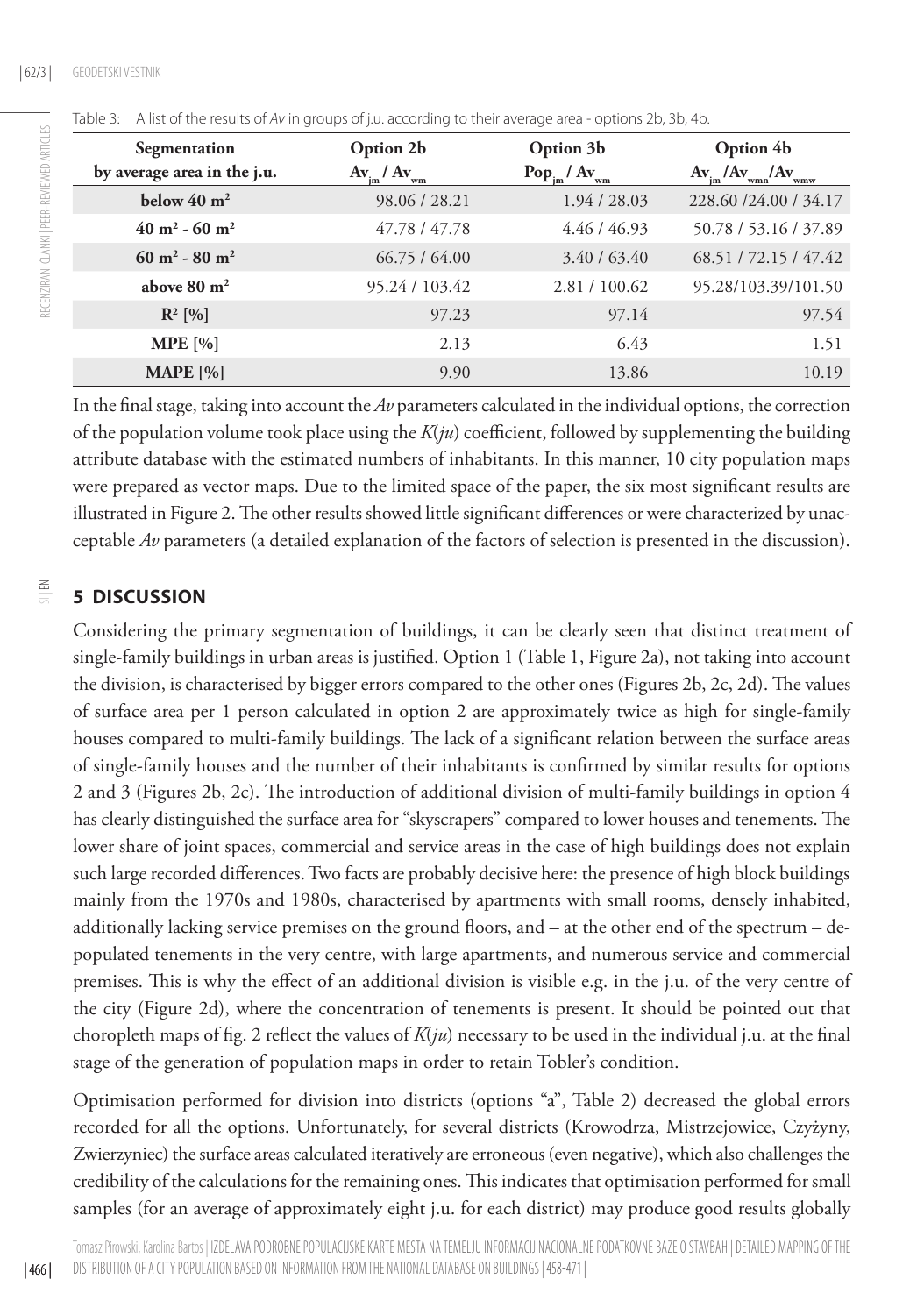(fig. 2e), while locally the result is flawed. In order to correct such a result, additional limitations should be introduced into the iterative process, related to the detection of binding variables characterising the j.u.

The division into four subcategories of urban units (options "b", Table 3) produced more stable results compared to those recorded for districts. Only in a group of j.u. with average small surface areas per person does the surface area calculated in single-family houses change, even twofold depending on the option. Segmentation used in options "b" has merged "block estates" from various parts of Cracow with very high numbers of inhabitants, like Bieżanów, Kurdwanów, Prądnik, and Nowa Huta, which for options "b" resulted in the smallest MAPE errors among all the tested solutions, with the best result amounting to 9.9% (option 2b, Figure 2f).



Figure 2: Distribution of the MAPE error for individual j.u. in options: a) 1, b) 2, c) 3, d) 4. e) 2a, f) 2b.

Among the presented statistical parameters, the MAPE error [%] is to be considered useful and easy to interpret. During the stage of selecting weights and the segmentation of data, it allows evaluating the level of estimation which can be reached locally (in j.u.), if the available statistical data involved only the scale of the whole city. The use of ME or MPE parameters mainly provides information on systematic errors. RECENZIRANI ČLANKI | PEER-REVIEWED ARTICLES

**ER-REVIEWED**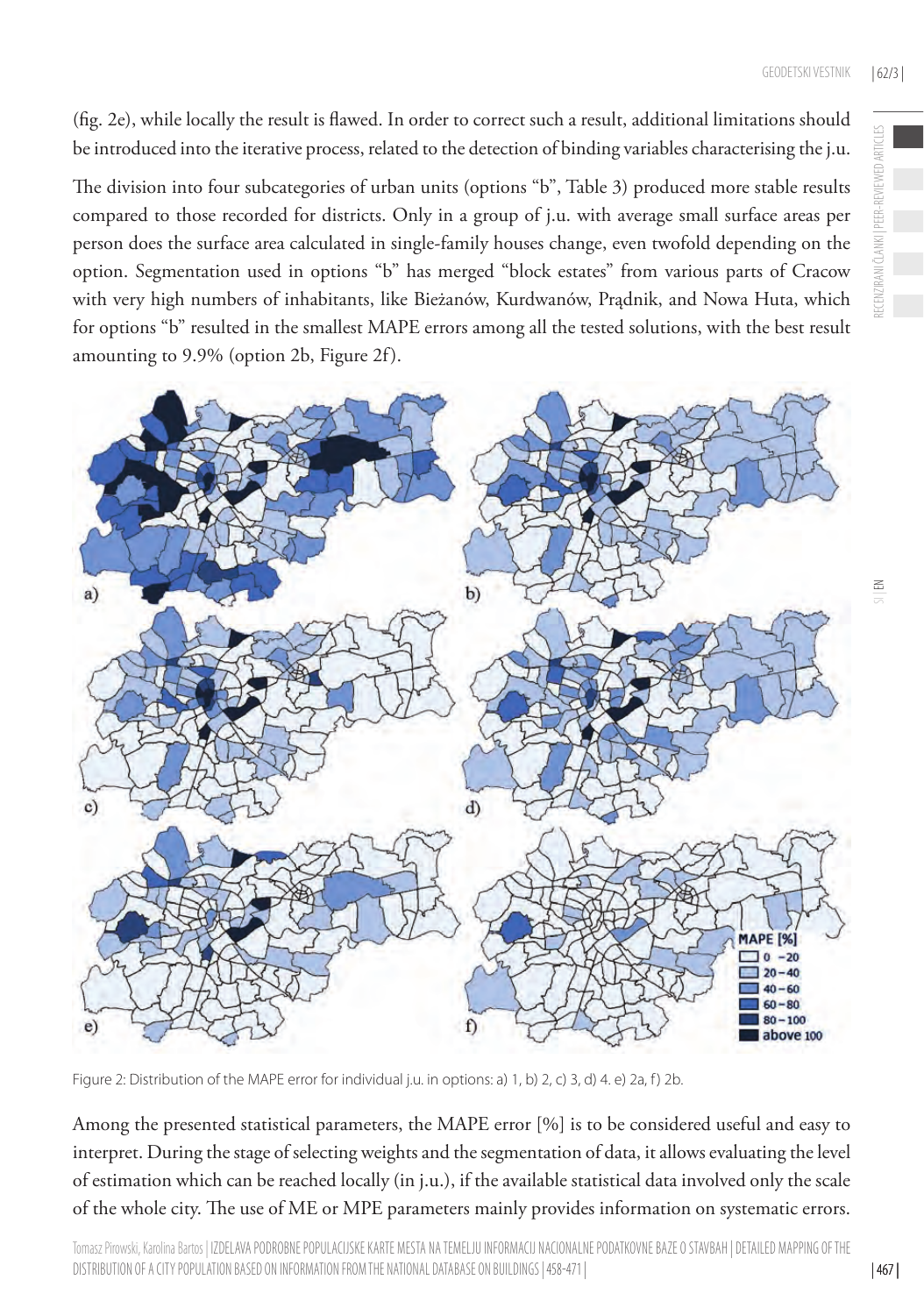On the other hand, the RMSE error, directly using the numbers of people, provides a misconception about the major mistakes of the dasymetric method. This results from the fact of the very high diversity of j.u. regarding the number of people living in them. The high squared errors recorded in several j.u. with high numbers of inhabitants determine the RMSE error for the whole city, although percentagewise these errors do not deviate from the average value for j.u. The parameter  $R^2$  is characterised by low variability (compared to MAPE, its sensitivity is much worse), nor can its value be used to describe errors in the individual j.u.

Based on the obtained results, it can be seen that the applied dasymetric method has limitations. When applying it, it should be taken into account that the input data is of major influence on the quality of the building segmentation process, and thus on population conversion. While the BDOT database is homogeneous across the country, the spatial distribution and character of the buildings may be locally quite different, for example in small-town or rural areas. On the national scale as well, individual census data on the population are very diverse, both in terms of area and volume of the population that lives in it. This is a big problem when trying to optimize the coefficients determining the average living space of the population (Av), differentiated by segmentation per type and location of the building.

| 468 |

Another difficulty that has not been successfully solved by the methodology used is the diversification of non-residential space in multi-dwelling buildings of varying heights. This is important because a significant impact on the actual number of the building's population is to allocate its specific storeys (most often the ground floor) for commercial and service activities. Thus, another meaning is one floor for a low building, another one for a tall one. With automatic population conversion, the only effective solution would be to have this type of information in the building databases. This would also make it easier to model the daily movement of people related to work or the use of commercial and service outlets.

Despite the above reservations and limitations in the application of the method, the segmentation of buildings in the analyzed area has achieved the intended effect, confirmed by reduced errors recorded for census units. The effectiveness of the approach applied to areas of a different nature, for example rural, would require additional research.

#### **6 CONCLUSIONS**

The dasymetric method proposed for the recalculation of city population is based on the use of information on spatial location of buildings from BDOT as a limiting variable, and on their characteristics – type, size, and optionally location in a specific part of the city – which information constitutes a basis for introducing proper binding variables. The main result of these procedures was a proper assignment of residential surfaces per inhabitant.

The conducted analyses indicate a high potential of using BDOT to redistribute population at a high level of detail. However, the results produced in the research are ambiguous. Certainly, the division into single-family (single-dwelling) and multi-family (multi-dwelling) buildings affects the improvement of the result, while further particularisations raise doubts. This is why, among the proposed options, the authors considered options 2 and 2b to be the best compromise between the estimated level of erroneousness and the credibility of the final product. The introduction of additional divisions increases the risk of the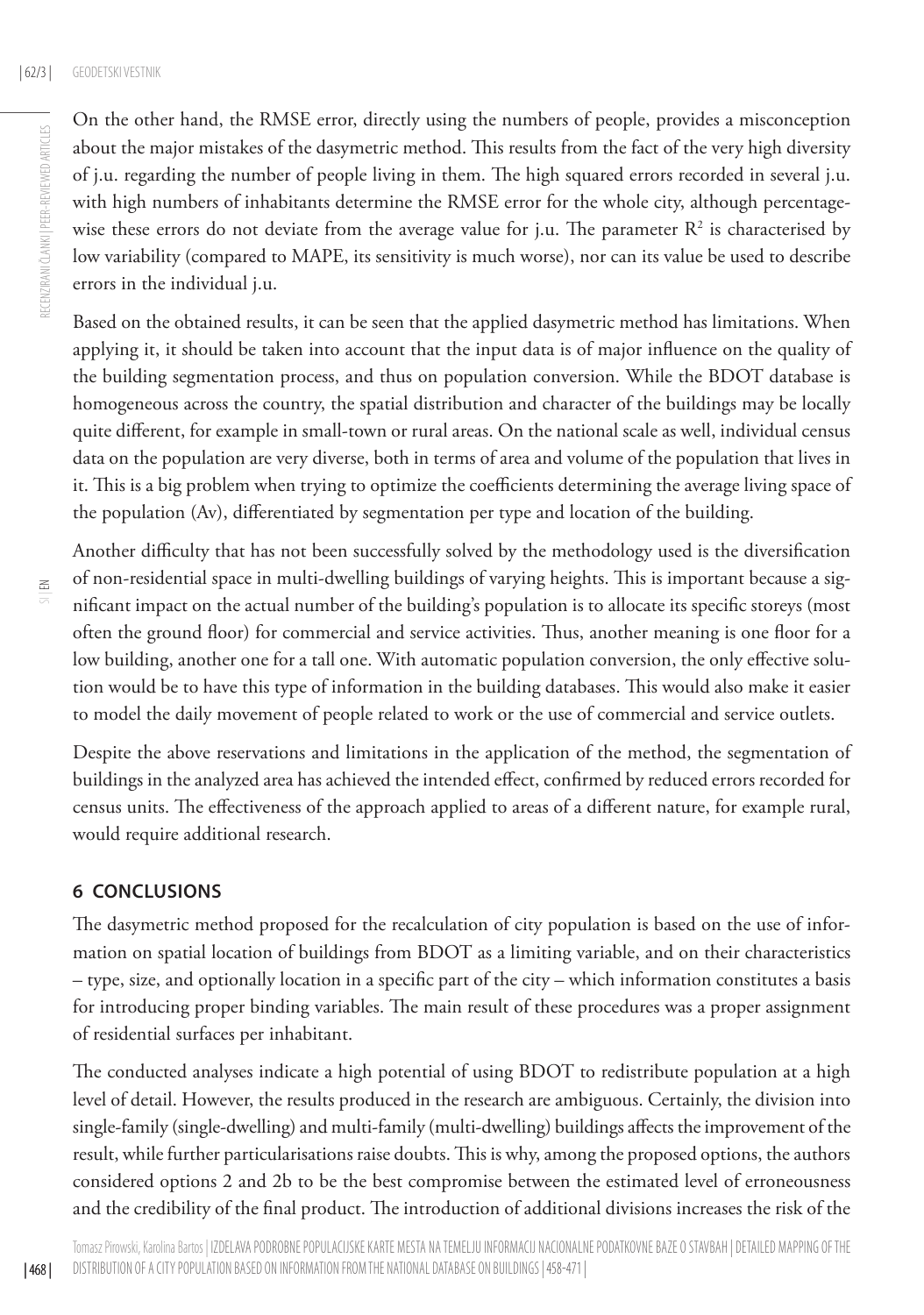equifinality phenomenon, as confirmed by the produced incorrect parameters of *Av* in options "a" and partially in "4". Options 3, 3a and 3b produce results comparable to options 2, 2a, and 2b: however, it seems more intelligible to use one optimising measure – the area assigned per person, used by options "2".

Among the applied global statistical parameters, MAPE proved to be the most useful. This is because the use of absolute values allows better error tracing in a set of census units with a very large spread of the population volume. Analysing the spatial distributions of PE provides intelligibility and it can also be one of the empirical methods of searching for further binding variables.



Figure 3: Population maps of Cracow: a) population density in j.u.; b) and c) dasymetric method in a 5 m grid (option 2b, a fragment of the city).

The initial association of habitable area with the number of people (option 1.41 m2/person) as a function, after dividing into single-family (84 m2/person) and multi-family (37 m2/person) buildings, caused the reduction of errors in option 2: MAPE from 48% to 31%, and MPE from 34% to 5%. Further division of multi-family buildings (option 4) simply decreased the MPE error to 2%. On the other hand, the use of segmentation of j.u. based on the average areas (associated with the structure of development in j.u.) in option 2b resulted in an MAPE of 10% and an MPE of 2%. It should be pointed out that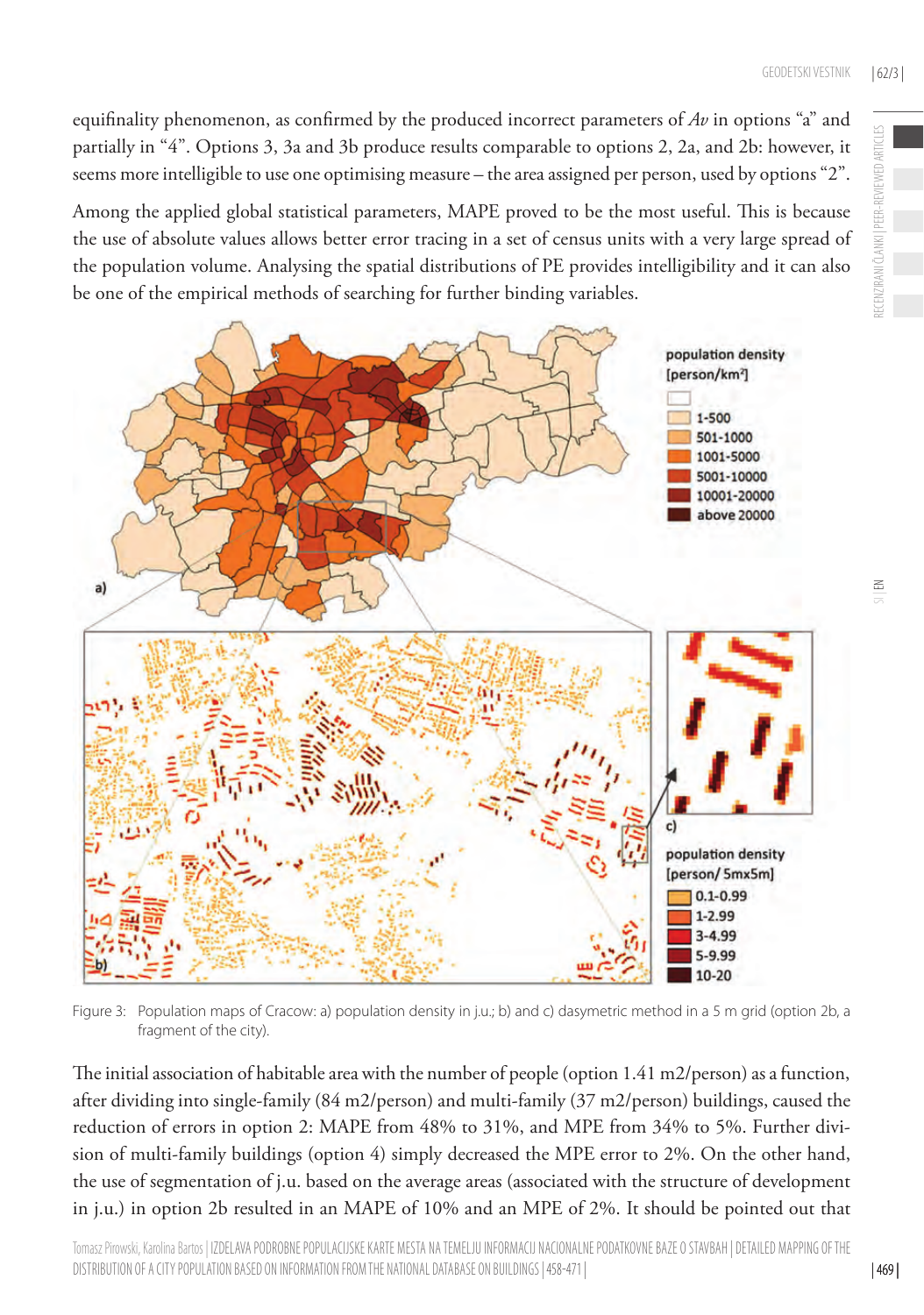these values characterise only the intermediate stage of the developed population maps and are primarily intended to provide credibility of the correctness of weights calculated using the surface-weight correlation method. In the final stage, proper recalculation leads to the compliance of the population volume within each urban unit.

Figure 3 presents the effects of a multi-stage process. Fig. 3a presents the input statistical data in the form of a choropleth map. A dasymetric map of Cracow's population is compiled in option 2b, recalculated into a raster model with a resolution of 5 m (figs 3b, 3c). At this resolution, in dense urban development zones, the network of streets is correctly mapped as unoccupied zones, and scattered development differs from low terraced buildings.

The indicated problem of the equifinality phenomenon can be resolved unambiguously only via the verification of final products based on independent data. Because of the reference data, the presented evaluation of options could be confirmed, since there is no certainty whether options with smaller errors at a j.u. level actually reflect the distribution of people inside the units to a better extent. Such independent evidence would indirectly indicate statistical measures useful in optimising the selection of weights, followed by estimating the credibility of the final products. In order to answer these questions, it is planned to continue research in that area, by preparing and acquiring adequate additional data.

## $\leq$

## **ACKNOWLEDGEMENTS**

This article has been prepared within the scope of the AGH UST statutory research no. 11.11.150.949.

### **Literature and references:**

- Azar, D., Graesser, J., Engstrom, R., Comenetz, J., Leddy JR, R. M., Schechtman, N. G., Andrews, T. (2010). Spatial refinement of census population distribution using remotely sensed estimates of impervious surfaces in Haiti. International Journal of Remote Sensing, 31 (21), 5635–5655. DOI: [https://dou.org/10.10](https://dou.org/10.1080/01431161.2010.496799) [80/01431161.2010.496799](https://dou.org/10.1080/01431161.2010.496799)
- Bajat, B., Krunić N., Samardžić Petrović, M., Kilibarda, M. (2013). Dasymetric modeling of population dynamics in urban areas, Geodetski vestnik, 57 (4), 777–792. DOI: <https://dou.org/10.15292/geodetski-vestnik.2013.04.777-792>
- Bajat, B., Krunić, N., Kilibarda, M., Samardžić Petrović, M. (2011). Spatial Modelling of Population Concentration Using Geographically Weighted Regression Method. Journal of the Geographical Institute "Jovan Cvijic" SASA , 61 (3), 151–167. DOI: <https://doi.org/10.2298/IJGI1103151B>
- Bakillah, M.,. Liang, S., Mobasheri, A., Arsanjani, J. J., Zipf, A. (2014). Fine-resolution population mapping using OpenStreetMap points-of-interest. International Journal of Geographical Information Science, 28 (9), 1940–1963. DOI: [https://](https://dou.org/10.1080/13658816.2014.909045) [dou.org/10.1080/13658816.2014.909045](https://dou.org/10.1080/13658816.2014.909045)
- Barrozo, L. V., Pérez-Machado, R. P., Small, C., Cabral-Miranda, W. (2015). Changing spatial perception: dasymetric mapping to improve analysis of health outcomes in a megacity. Journal of Maps, 11, 1–6. DOI: [https://doi.org/10.1080/17445](https://doi.org/10.1080/17445647.2015.1101403) [647.2015.1101403](https://doi.org/10.1080/17445647.2015.1101403)
- Bielecka, E. (2015). Geographical data sets fitness of use evaluation. Geodetski vestnik, 59 (2), 335–348. DOI: [https://doi.org/10.15292/geodetski-](https://doi.org/10.15292/geodetski-vestnik.2015.02.335-348)

[vestnik.2015.02.335-348](https://doi.org/10.15292/geodetski-vestnik.2015.02.335-348)

- Bielecka, E., Kuczyk, A., Witkowska, E. (2005). Modelowanie powierzchni statystycznej przedstawiającej gęstość zaludnienia w Polsce przy pomocy metody dazymetrycznej. Polskie Towarzystwo Informacji Przestrzennej, Roczniki Geomatyki, Tom III, Zeszyt 2, 9–16.
- Całka, B., Bielecka, E., Zdunkiewicz, K. (2016). Redistribution population data across a regular spatial grid according to buildings characteristics. Geodesy and Cartography, 65 (2), 149—162. DOI: [https://doi.org/10.1515/](https://doi.org/10.1515/geocart-2016-0011) [geocart-2016-0011](https://doi.org/10.1515/geocart-2016-0011)
- Drzewiecki, W. (2016). Improving sub-pixel imperviousness change prediction by ensembling heterogeneous non-linear regression models. Geodesy and Cartography, 65 (2), 193-218. DOI:<https://doi.org/10.1515/geocart-2016-0016>
- Eicher, C. L., Brewer, C. A. (2001). Dasymetric Mapping and Areal Interpolation: Implementation and Evaluation. Cartography and Geographic Information Science, 28 (2), 125–138. DOI:<https://doi.org/10.1559/152304001782173727>
- França, V. O., Strauch, J. C. M., Ajara, C. (2014). Intelligent Dasymetric Method: an Application in Mesorregião Metropolitana de Belém. Revista Brasileira de Cartografica, 66 (6), 1395–1411.
- Gallego, J. (2010). A population density grid of the European Union. Population and Environment, 31 (6), 460–473. DOI: [https://doi.org/10.1007/s11111-](https://doi.org/10.1007/s11111-010-0108-y  ) [010-0108-y](https://doi.org/10.1007/s11111-010-0108-y  )

Gallego, F. J., Peedell, S. (2001). Using CORINE Land Cover to map population density.